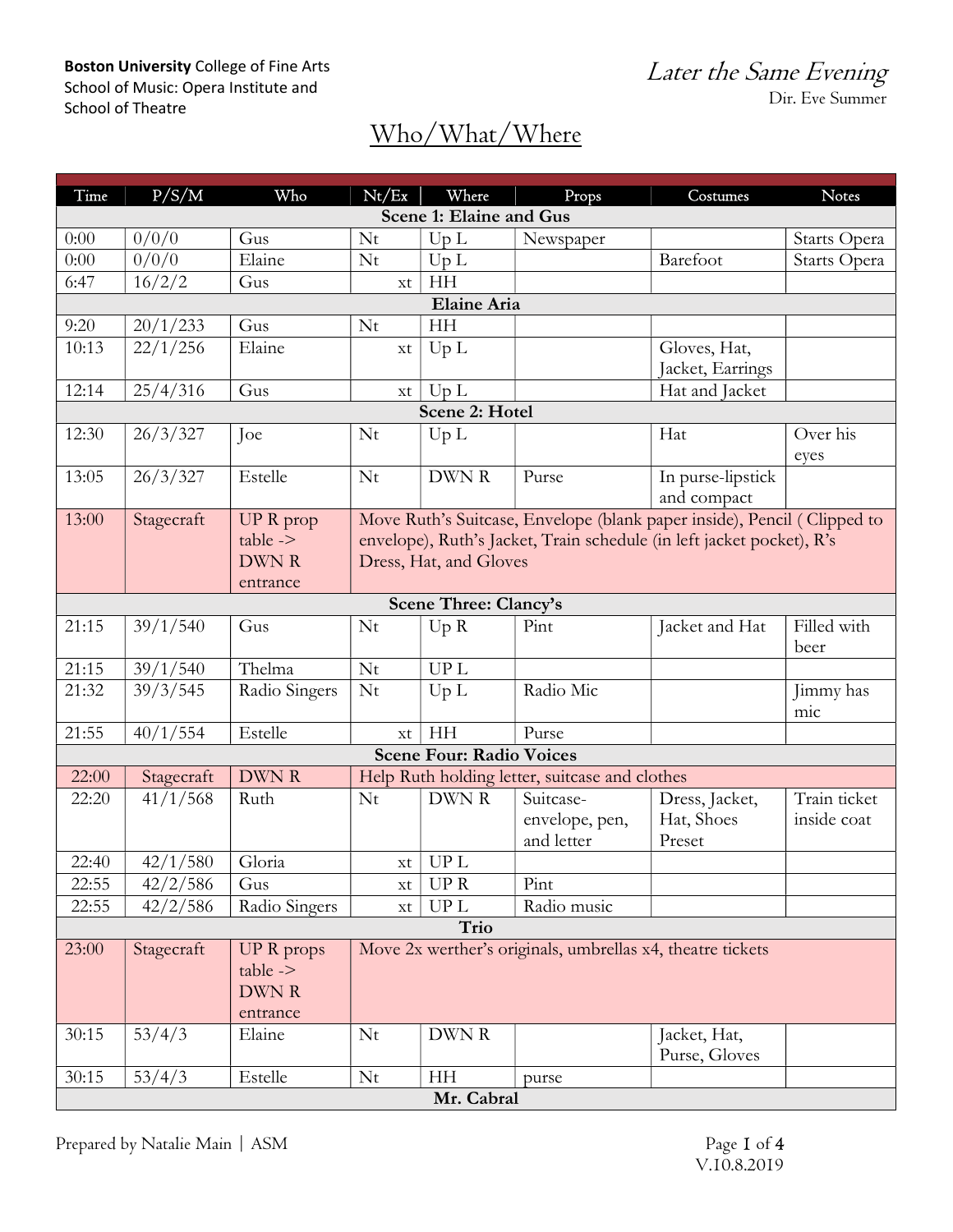### Boston University College of Fine Arts School of Music: Opera Institute and School of Theatre

| Time                           | P/S/M                     | Who                   | Nt/Ex                                                             | Where                       | Props                           | Costumes                      |  | <b>Notes</b>     |  |  |  |
|--------------------------------|---------------------------|-----------------------|-------------------------------------------------------------------|-----------------------------|---------------------------------|-------------------------------|--|------------------|--|--|--|
| 33:06                          | 59/1/775                  | Elaine                | xt                                                                | Up R                        |                                 | Jacket, Purse,<br>Gloves, Hat |  |                  |  |  |  |
| 33:04                          | 59/1/774                  | Cabral                | Nt                                                                | DWN R                       | Umbrella                        |                               |  |                  |  |  |  |
| 34:50                          | 64/1/634                  | Estelle &             |                                                                   | DWN R                       | Umbrella and                    |                               |  |                  |  |  |  |
|                                |                           | Cabral                | xt                                                                |                             | Purse                           |                               |  |                  |  |  |  |
| 35:16                          | 64/4/847                  | Ruth                  |                                                                   | DWN R                       | Suitcase-                       | Dress, Jacket,                |  |                  |  |  |  |
|                                |                           |                       | xt                                                                |                             | envelope, pen,                  | Hat, Shoes                    |  |                  |  |  |  |
|                                |                           |                       |                                                                   |                             | and letter                      |                               |  |                  |  |  |  |
| Interlude                      |                           |                       |                                                                   |                             |                                 |                               |  |                  |  |  |  |
| 36:10                          | 66/1/870                  | Joe & Jimmy           | <b>SHIFT</b>                                                      |                             | Joe & Jimmy move piano & bench  |                               |  | Cue over headset |  |  |  |
|                                |                           | & Sheldon             |                                                                   |                             | Sheldon move easy chair         |                               |  |                  |  |  |  |
|                                |                           |                       |                                                                   | Joe move chair and table    |                                 |                               |  |                  |  |  |  |
| <b>Scene Five: The Theatre</b> |                           |                       |                                                                   |                             |                                 |                               |  |                  |  |  |  |
| 36:14                          | 67/2/883                  | Thelma                | Nt                                                                | HH                          | Programs                        |                               |  | After shift      |  |  |  |
| 36:15                          | Stagecraft                | Move                  | Ruth's suitcase DWN R -> UP L                                     |                             |                                 |                               |  |                  |  |  |  |
| 36:15                          | Stagecraft                | HH Change             | On table remove phone and newspaper -> add cup, saucer, and spoon |                             |                                 |                               |  |                  |  |  |  |
|                                |                           |                       |                                                                   | center, purse SR, Gloves SL |                                 |                               |  |                  |  |  |  |
| 36:45                          | 67/4/890                  | Sheldon &             | Nt                                                                | DWN R                       | S-tickets                       | S-Hat, Jacket                 |  |                  |  |  |  |
|                                |                           | Rose                  |                                                                   |                             | R-2 werther's                   | R- Hat, Jacket,               |  |                  |  |  |  |
|                                |                           |                       |                                                                   |                             | originals                       | Gloves, Purse                 |  |                  |  |  |  |
| 36:45                          | 69/1/903                  | Valentina             | Nt                                                                | DWN R                       | Ticket                          | Hat, Jacket,                  |  |                  |  |  |  |
|                                |                           |                       |                                                                   |                             |                                 | Gloves, Purse                 |  |                  |  |  |  |
| 36:45                          | 70/1/915<br>Nt<br>Jimmy & |                       |                                                                   | DWN R                       | Ticket                          | J-Hat, Jacket                 |  |                  |  |  |  |
|                                |                           | Elaine                |                                                                   |                             | E-Hat, Jacket,                  |                               |  |                  |  |  |  |
|                                |                           |                       |                                                                   | Gloves, Purse               |                                 |                               |  |                  |  |  |  |
| 40:30                          | 78/1/1009                 | Elaine                |                                                                   | DWN R                       |                                 |                               |  |                  |  |  |  |
|                                |                           |                       | xt                                                                |                             | Jacket, Hat,<br>Purse<br>Gloves |                               |  |                  |  |  |  |
| 41:50                          | 79/2/1028                 | Joe                   | Nt                                                                | DWN R                       | Ring and ring                   | Hat, Jacket                   |  |                  |  |  |  |
|                                |                           |                       |                                                                   |                             | box                             |                               |  |                  |  |  |  |
| 41:36                          | 81/1/1055                 | Cabral &              | Nt                                                                | DWN R                       | C- Umbrella                     | C-Hat, Jacket                 |  |                  |  |  |  |
|                                |                           | Estelle               |                                                                   |                             | E-Purse                         | E- Hat, Jacket,               |  |                  |  |  |  |
|                                |                           |                       |                                                                   |                             |                                 | Gloves                        |  |                  |  |  |  |
|                                |                           |                       |                                                                   |                             |                                 |                               |  |                  |  |  |  |
| 41:13                          | 82/2/1056                 | Elaine                | Nt                                                                | DWN R                       | Purse                           |                               |  |                  |  |  |  |
| The Musical                    |                           |                       |                                                                   |                             |                                 |                               |  |                  |  |  |  |
| 49:46                          | 110/2/1280                | Joe                   | xt                                                                | $HH$ ->R                    | Ring and ring                   |                               |  | Leave            |  |  |  |
|                                |                           |                       |                                                                   |                             | box                             |                               |  | $w$ /clapping    |  |  |  |
| 51:00                          | 112/3/1315                | $\lim_{\text{my}} \&$ | xt                                                                | DWN R                       | Programs                        |                               |  |                  |  |  |  |
|                                |                           | Elaine                |                                                                   |                             |                                 |                               |  |                  |  |  |  |
| 52:03                          | 115/1/1354                | Estelle &             |                                                                   | DWN R                       |                                 |                               |  |                  |  |  |  |
|                                |                           | Cabral                | xt                                                                |                             |                                 |                               |  |                  |  |  |  |
| 53:46                          | 118/3/1401                | Thelma                | Nt                                                                | DWN R                       | Programs                        |                               |  |                  |  |  |  |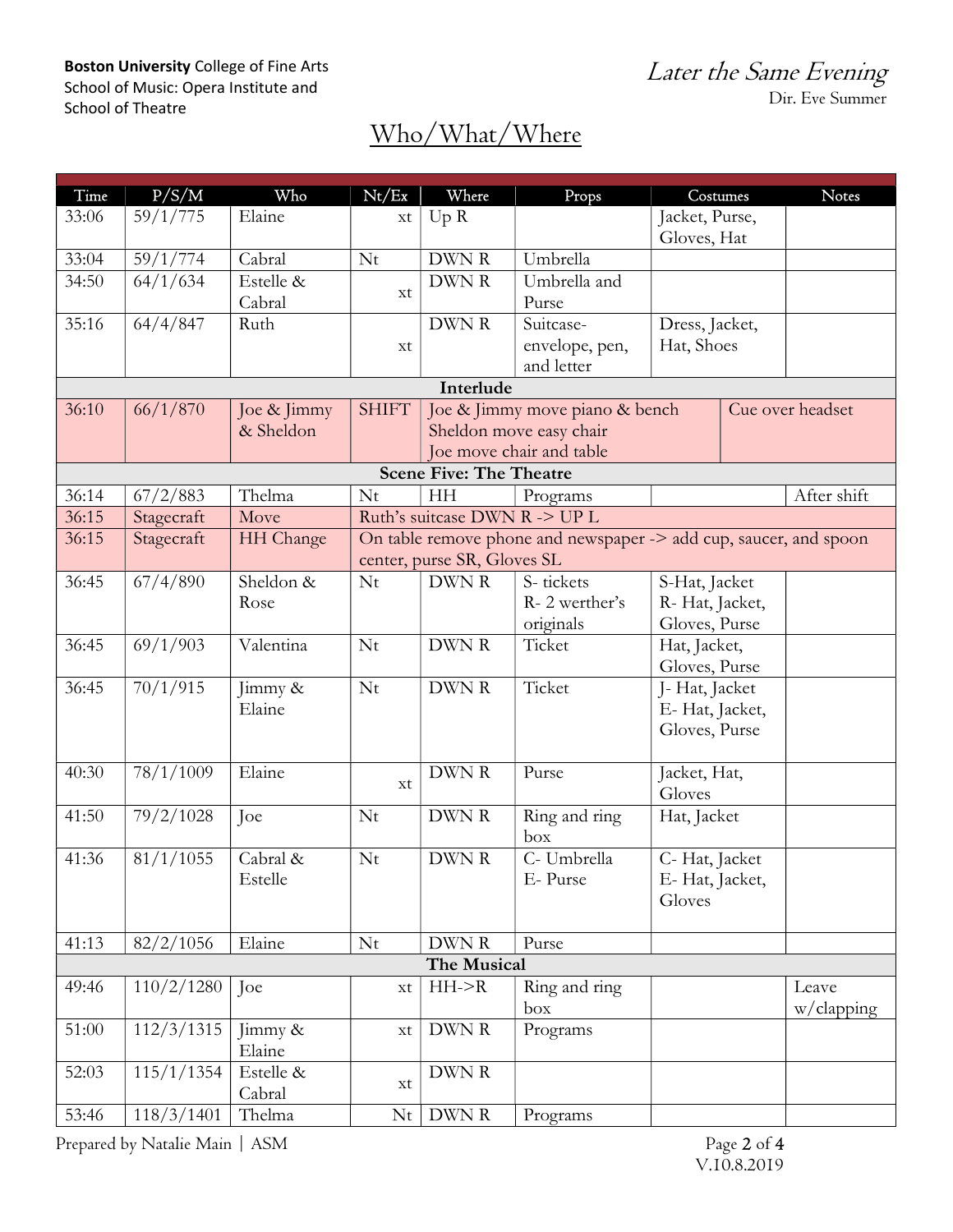| Time                            | P/S/M                          | Who          | Nt/Ex         | Where                 | Props                        | Costumes              | Notes |  |  |
|---------------------------------|--------------------------------|--------------|---------------|-----------------------|------------------------------|-----------------------|-------|--|--|
| 53:47                           | 118/4/1402                     | Valentina    | xt            | DWN R                 |                              |                       |       |  |  |
| Scene 6: Rain                   |                                |              |               |                       |                              |                       |       |  |  |
| 53:00                           | Stagecraft                     | PROP Hand    | Umbrellas x4  |                       |                              |                       |       |  |  |
|                                 |                                | off          |               |                       |                              |                       |       |  |  |
| 54:05                           | 118/5/1410                     | Sheldon &    | Nt            | DWN R                 | R-Umbrella                   | S-Hat, Jacket         |       |  |  |
|                                 |                                | Rose         |               |                       |                              | R- Hat, Jacket,       |       |  |  |
|                                 |                                |              |               |                       |                              | Gloves, Purse         |       |  |  |
| 54:05                           | 118/5/1410                     | Jimmy &      | Nt            | DWN R                 | J-Umbrella                   | J- Hat, Jacket        |       |  |  |
|                                 |                                | Elaine       |               |                       |                              | E-Hat, Jacket,        |       |  |  |
|                                 |                                |              |               |                       |                              | Gloves, Purse         |       |  |  |
| 54:05                           | $\frac{118}{5}/\frac{1410}{5}$ | Estelle &    | Nt            | DWN R                 | C-Umbrella                   | C-Hat, Jacket         |       |  |  |
|                                 |                                | Cabral       |               |                       |                              | E-Hat, Jacket,        |       |  |  |
|                                 |                                |              |               |                       |                              | Gloves, Purse         |       |  |  |
|                                 |                                |              |               |                       |                              |                       |       |  |  |
| 54:31                           | 120/2/1426                     | Joe          | Nt            | HH                    |                              | Jacket, Hat           |       |  |  |
| 55:00                           | 122/2/1440                     | Ruth         | Nt            | Up L                  | Umbrella,                    | Hat, Jacket,          |       |  |  |
|                                 |                                |              |               |                       | Suitcase                     | Gloves, Purse         |       |  |  |
| 58:05                           | 145/1/1544                     | Ruth         | xt            | DWN R                 | Umbrella,                    | Hat, Jacket,          |       |  |  |
|                                 |                                |              |               |                       | Suitcase                     | Gloves                |       |  |  |
| 58:05                           | 145/1/1544                     | Estelle &    | xt            | HH                    | C-Umbrella                   | C-Hat, Jacket         |       |  |  |
|                                 |                                | Cabral       |               |                       | E-Purse                      | E-Hat, Jacket,        |       |  |  |
| 58:05                           | 145/1/1544                     | Jimmy        | $\mathbf{xt}$ | Up R                  | Umbrella                     | Gloves<br>Hat, Jacket |       |  |  |
| 58:05                           | 145/1/1544                     | Ioe          | xt            | HH                    |                              | Hat, Jacket           |       |  |  |
| 58:05                           | 145/1/1544                     | Rose &       | xt            | Up R                  | R-Umbrella                   | S-Hat, Jacket         |       |  |  |
|                                 |                                | Sheldon      |               |                       |                              | R- Hat, Jacket,       |       |  |  |
|                                 |                                |              |               |                       |                              | Gloves, Purse         |       |  |  |
| 58:09                           | 148/1/1554                     | Valentina    | Nt            | DWN R                 | Umbrella                     |                       |       |  |  |
| 58:09                           | 148/1/1554                     | Gus          | Nt            | <b>UPR</b>            |                              | Jacket and Hat        |       |  |  |
| 58:15                           | 148/2/1559                     | Valentina    | xt            | <b>UPL</b>            | Umbrella                     |                       |       |  |  |
|                                 |                                |              |               | <b>Gus and Elaine</b> |                              |                       |       |  |  |
| 1:01:00                         | 152/3/1612                     | Elaine & Gus |               | <b>UPR</b>            |                              | E-Hat, Jacket,        |       |  |  |
|                                 |                                |              | xt            |                       |                              | Gloves, Purse         |       |  |  |
|                                 |                                |              |               |                       |                              | G-Hat, Jacket         |       |  |  |
| <b>Scene Seven: The Automat</b> |                                |              |               |                       |                              |                       |       |  |  |
| 1:01:00                         | 152/3/1613                     | Thelma       | Nt            | HH                    | Roll on                      | Jacket, Hat and       |       |  |  |
|                                 |                                |              |               |                       | Automat $w/$<br>chair on top | gloves                |       |  |  |
|                                 |                                |              |               |                       | w/ purse, Cup                |                       |       |  |  |
|                                 |                                |              |               |                       | and Spoon on                 |                       |       |  |  |
|                                 |                                |              |               |                       | Table                        |                       |       |  |  |
| 1:06:01                         | 160/2/1715                     | Joe          | Nt            | HH                    |                              | Hat, Jacket           |       |  |  |